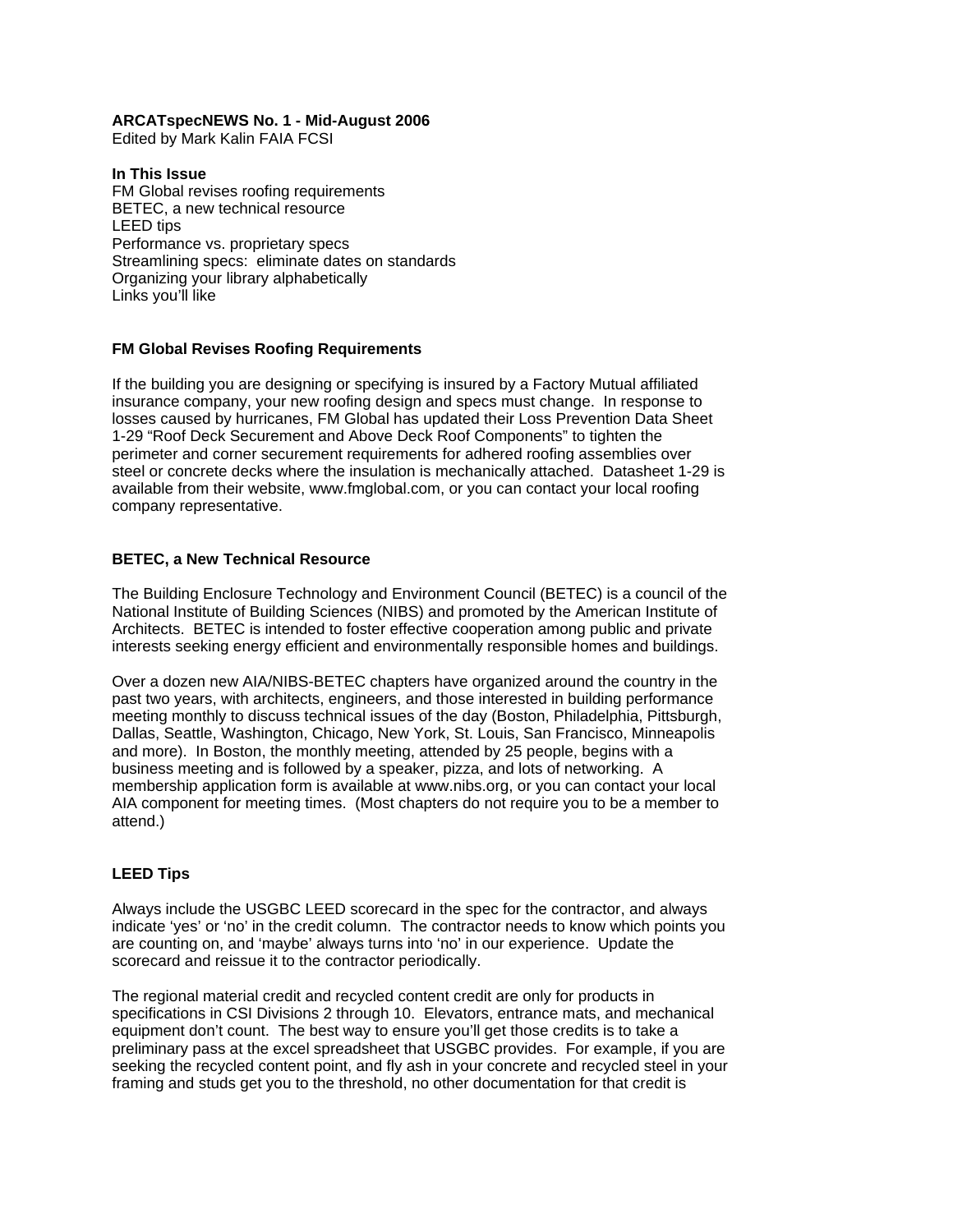required. We've seen designers who think that recycled content is required for every product by LEED - which is not correct.

If your project has a slurry wall, USGBC considers the spoils a product which must be accounted for by the construction waste management credits. Don't forget it in your calculations. If you're getting the two credits for 75 percent construction waste management, try for an innovation credit by getting to 92 percent.

There are four innovation credits available, but you can submit for up to six innovation credits hoping to get four. There is no real need to guess, as you can look at the Credit Interpretation Reports (CIR) on the USGBC website to determine which innovation credits have been accepted for other projects.

#### **Performance vs. Proprietary Specs**

The upside of performance specs can be good price competition between bidders on your project. Specifying 3,000 psi concrete or AWI Custom Grade woodwork are good examples of effective performance specs. The downside, however, is knowing how many characteristics of a product you have to specify to ensure quality.

For building products which aren't commodities, the primary specifying influence is a balance of esthetics and performance. Designers base their drawings and specs around a particular manufacturer. If you specify a Modernfold 911 Series operable partition, for example, all the features of that partition are included in the manufacturer's spec - fire rating, flat panels, individual panel operation, STC rating, tracks, and many other items. Options that don't exist aren't listed.

Many of us actually look at a product such as Modernfold 911 as setting performance requirements based on a proprietary name. Other manufacturers may be considered equal if their products have the same performance - as judged by the designer. And when a contractor must bid a project in just a few short weeks, the subcontractors know how to price a product named by manufacturer and series with the confidence that they won't have to pad their bid based on fake or incomplete specs.

### **Streamlining Specs: Eliminate Dates on Standards**

Are you still putting the dates of applicable publications and standards in each of your specification sections? Stop! It's a holdover from the pre-internet era. We strongly agree with AIA Masterspec, which recommends using the following language in Division 1 (Section 014200, par 1.2B) - "Publication Dates: Comply with standards in effect as of date of the Contract Documents unless otherwise indicated." This eliminates the need to research dates for every project. One architectural firm estimated that they save two days production on every project by not having to constantly update the dates of the standards, and frankly no one in the firm could remember when the date of a standard had caused a problem. Also, the engineering consultants didn't follow the same practice in their specs, so half the battle was won or lost already, depending on your perspective.

### **Organizing Your Library Alphabetically**

As CSI Masterformat 2004 has come on the scene, architectural librarians are faced with new challenges. Reorganize or stay the same? Remove the 5-digit binder labels, and replace with the new 6-digit numbers? Move some building products to a new division? Ask for duplicate copies of binders when a manufacturer makes products that are classified in different divisions? One practical answer: organize your product binders